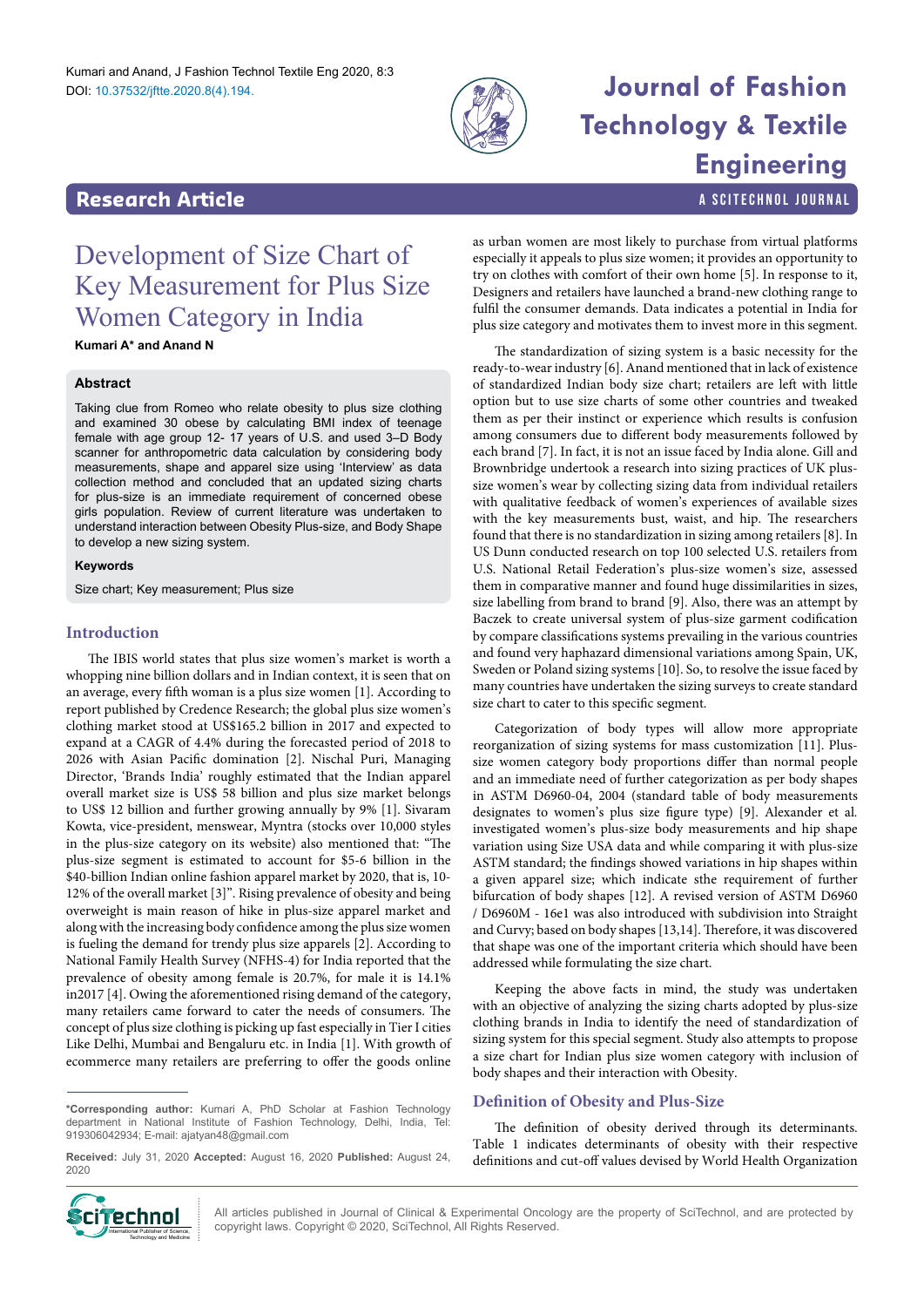| Table 1: Definition and cut-offs of determinants of Obesity used to define Plus-Size for the current research. |                                                                                                                                                                                                             |                                                                                           |  |  |  |  |  |  |  |
|----------------------------------------------------------------------------------------------------------------|-------------------------------------------------------------------------------------------------------------------------------------------------------------------------------------------------------------|-------------------------------------------------------------------------------------------|--|--|--|--|--|--|--|
| <b>Determinants of Obesity</b>                                                                                 | <b>Definition</b>                                                                                                                                                                                           | Cut-off                                                                                   |  |  |  |  |  |  |  |
| Body Mass Index (BMI)                                                                                          | It was calculated by dividing the weight of an individual in kg by the square of<br>his/her height measured in meters. BMI is calculating by the formula, BMI=<br>weight (kg)/height (m <sup>2</sup> ) [16] | Between 23 and 27.49 $kg/m^2$ = overweight<br>$27.5 \text{ kg/m}^2$ or above = Obese [17] |  |  |  |  |  |  |  |
| Waist Circumference (WC)                                                                                       | Measured as the midpoint between the top of the iliac crest and the lower<br>margin of the last palpable rib in mid-axial line[18]                                                                          | 80 cm [18]                                                                                |  |  |  |  |  |  |  |
| Waist to hip Ratio (WHR)                                                                                       | Waist: hip ratio (WHR) is a ratio of waist and hip circumference. [16].                                                                                                                                     | 0.80 18.19                                                                                |  |  |  |  |  |  |  |

(WHO) and other authentic sources in prospective to Asian women. Determination of cut-off score for a diagnostic test is the primary step; if a subject having higher value than cut-off may be considered as positive or diseased [15]. In obesity terms, exceeding the value of determinants from their respective cut off values will be considered as an obese [16-18].

BMI is the most commonly used indicator of obesity in population studies, although it is not a perfect one. It does not take into account body fat patterning at waist size [19,20]. Studies in various populations suggested that either WC alone or WHR may be better single anthropometric marker of chronic disease risk, as compared to BMI, because they may more specifically reflect abdominal body fatness [21,22]. It may be appropriate to use WC as an index for upper-body adiposity [23]. There are variations in body fat distribution on the basis of gender and age [18]. Usually, males have greater total lean mass and bone mineral mass and females have more total adipose tissue and fat mass; further cause of cardiovascular diseases [24].

On the other side, plus size can be defined as, 'A size of clothing designed for people who are larger than average' [25]. Larger than regular sizes, comes into plus size category.Plus-Size is other than regular size. Regular size is for a person who is neither tall nor short nor stout, and nor thin, and has a good posture [26]. This raises the key question who is plus size person?

International plus-size ASTM Standard D6960/D6960M-16e1 (2016) for female's defined plus-size category as 14W-32W with waist circumference ranges from 36 to 65.75 inches mainly derived using USA population [27]. Many other researchers also recommended that the female plus size clothing range lies between 14W to 32W for USA and UK population [12,28,29]. Hence, from the definitions; it's clear that the plus-size defined in accordance to either USA or UK population. But in Indian context same can be useful, a matter to investigate!

The aforementioned literature supported the definitions of the obesity and plus-size synonymously pointed towards a person with bigger body built than normal and WC used as one of the indicators to determine both obesity and plus-size. Hu stated that plus-size is associated with obesity and other related diseases [30] and Young stated that being a plus size should not be considered impairment relating obesity to plus size [31]. Further Romeo relate obesity to plus size clothing and examined 30 obese teenage female of U.S. and concluded that an updated sizing charts for plus-size is an immediate requirement of concerned obese girls' population [14]. All these studies pointing towards some sort of relationship among the two and the obesity determinants WC and WHR might help to device the same.

#### **Female Body Shapes**

Plus-size fashion is hard to execute; since all body types are

different, it becomes critical to understand the customer's body before making a garment [3]. The most common way of identifying the shape of the body is to compare the silhouette and/or by calculating the difference between specific circumference measurements [32]. Chun compared the garment sizing systems published in USA, UK, Germany, Japan and Korea with respect to the way the body types were defined and found that women's body types were defined by hip proportion and the hip-bust drop value was used for it [26]. In similar line, Simmons et al. defined a total of 9 shapes; includes Hourglass, Bottom Hourglass, Top Hourglass, Spoon, Rectangle, Diamond, Oval, Triangle and Inverted Triangle with mathematical descriptors using drop values [11]. Lee et al. demonstrated mathematical equations to define shape in accordance to female figure identification technique (FFIT), as described in table 2 below [33]:

#### **Size Label Perplexity**

The clothing size label is a way to communicate sizing information to the consumer. The size label should assist the consumer in selecting the appropriate garment size [34]. More preferably in women's garment size will differ from one brand to other; where they need to try on each and every garment for taking buying decision [11]. Several other authors also mentioned, the clothing from separate companies differing so much that garment indicating the same size on the label, do not nearly have the same dimensions [34]. This miscommunication between clothing industries leads to confuse and dissatisfied the consumer's shopping experience, but may also induce negative feelings towards one's own body [35].

#### **Research Gap and Objectives**

Review of literature (ROL) revealed that very little research work undertaken on Indian plus-sized females. Therefore, some specific research gaps were identified in Indian context:

a) Lack of definitive measure to describe the plus-size women

b) Standardization of key measurements for plus-size sizing system

d) Interaction of body shapes and Obesity

c) Inclusion of female body shapes while creating size charts.

Therefore, the current study was undertaken with objectives of addressing the above research gaps.

#### **Primary Objective**

To develop size chart for plus size Indian women.

#### **Secondary Objectives**

Review of available online size chart offered by various brands for plus size women

To define plus-size women.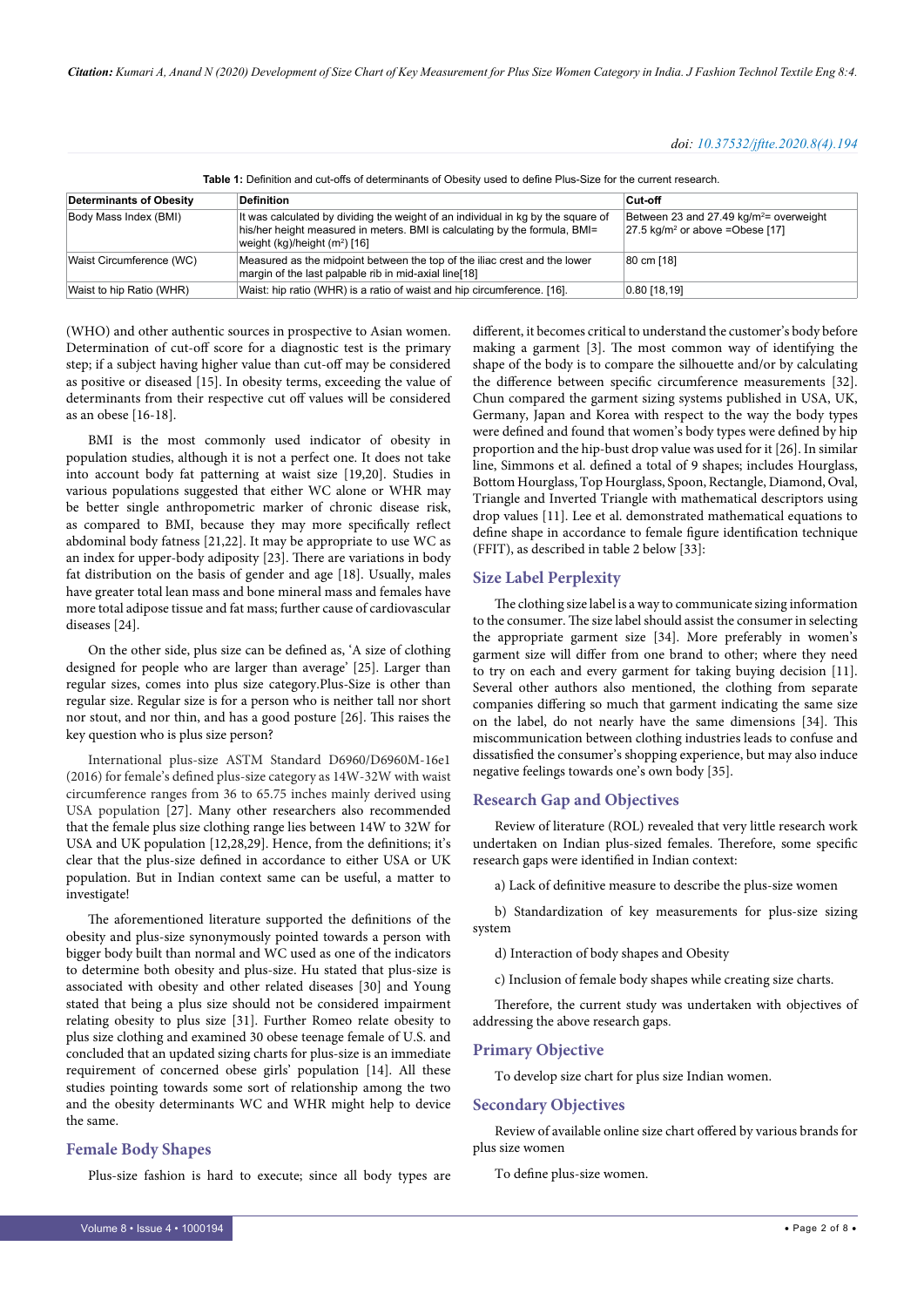**Table 2:** Mathematical equation of FFIT (Female Figure Identification Technique) software to define female body shapes.

| <b>Shapes</b>              |                  |             | <b>Mathematical Indicators</b> |            |                      |
|----------------------------|------------------|-------------|--------------------------------|------------|----------------------|
|                            | (Bust-<br>waist) | (Hip-waist) | (Bust-<br>hip)                 | (Hip-Bust) | (high hip/<br>waist) |
| Hourglass                  | >9               | >10         | ≤1                             | < 3.6      |                      |
| Spoon                      |                  | >7          |                                | >2         | >1.193               |
| <b>Bottom</b><br>Hourglass |                  | >9          |                                | >3.68<10   | < 1.193              |
| <b>Top Hourglass</b>       | >9               |             | $>1$ & $<$ 10                  |            |                      |
| <b>Inverted Triangle</b>   | $\leq 9$         |             | >3.6                           |            |                      |
| Triangle                   |                  | $\leq 9$    |                                | >3.6       |                      |
| Rectangle                  | $\leq 9$         | < 10        | < 3.6                          | < 3.6      |                      |

Understanding the prevalent body shapes of the online plus size brands

Development of a standard size chart with key anthropometric measurement.

#### **Methodology**

The methodology adopted for research was divided into three sections; as follows:

#### **Study Design and Sampling**

Research population was defined as 'Dedicated Plus-Size Female Clothing Brands;' either national or International servicing Indian Population. A total of 44 online plus-size brands were studied for research of which 14 were shortlisted for defining plus-size. Reasons for selection of brands were:

**Availability of size Chart:**The brands without size chart can't be included.

**Comparable data:** Brands which were giving body size charts were retained and ones giving garment size charts were ignored as there were no means of establishing it, the amount of ease used.

**Comparable Size Labels***:* Brands having only alpha numeric size labels were shortlisted.

Furthermore; from 14 brands 10 brand's size charts were used for final analysis due to accessibility of all three key anthropometric measurements.

#### **Selection of Key Anthropometric Measurements**

Key dimensions like bust, hip and waist girths are common key anthropometric measurements frequently used by apparel experts and proven to be useful and important in developing new size tables [36,37]. According to Winks (1997) bust, waist and hip circumferences, vertical and girth dimensions constitute the most common parameters to carry out fit analysis [38]. Gupta and Zakaria found out using PCA analysis that 'Bust girth' as key dimension for upper body and 'hip girth' as key dimension for lower body [39]. The key measurements, chest/ Bust and hip for upper and lower body were assigned respectively by many others [40-42]. While collecting data, it was observed that many Indian retailers also rely on these measurements. Therefore, chosen key measurements for current study were also the ones which are unanimously used as key dimensions for various studies; includes Bust Circumference (BC), Waist Circumference (WC) and Hip circumference (HC).

#### **Data Collection**

For identifying the size range scale and interval of prevalent plus sizes, research data was collected through online websites of respective brands and arranged in excel with respect to key measurements in inches corresponding to their respective sizes as illustrated in Table 3. Here brand names were codified with Alphabetic naming to hide the brand's identity.

An additional set of data of key anthropometric measurements was collected from 84 plus sized (WC≥ 34 inches) Indian female subjects using convenience sampling for validation of body shapes. The age group and annual house hold income frequency distributions of sample is shown in tables 4 and 5 respectively.

#### **Findings and Discussions**

Data was analyzed in order to address research gaps and to create

| <b>Table 3:</b> Collected data of key measurements of various selected Indian female |  |  |  |
|--------------------------------------------------------------------------------------|--|--|--|
| plus-size brand's size charts.                                                       |  |  |  |

| Brands XXS XS |    |    | s  | М  | L  | XL   | 2XL   | 3XL         | 4XL | 5XL | 6XL | 7XL | 8XL | 9XL |
|---------------|----|----|----|----|----|------|-------|-------------|-----|-----|-----|-----|-----|-----|
|               |    |    |    |    |    |      |       | <b>Bust</b> |     |     |     |     |     |     |
| А             | 39 | 41 | 43 | 45 | 47 | 49   | 51    |             |     |     |     |     |     |     |
| В             |    | 34 | 36 | 38 | 40 | 42   | 44    | 46          | 48  | 50  | 52  |     |     |     |
| С             |    |    |    |    |    | 40   | 42    | 44          | 46  |     |     |     |     |     |
| D             |    | 36 | 38 | 40 | 42 | 44   | 46    | 48          | 50  | 52  | 54  | 56  |     |     |
| Ε             |    |    |    |    |    | 40   | 42    | 44          | 46  | 48  | 50  |     |     |     |
| F             |    |    |    |    |    | 44   | 46    | 48          | 50  | 52  | 54  | 56  | 58  |     |
| G             |    |    |    |    |    | 41.5 | 43    | 47          | 51  | 55  | 60  | 66  |     |     |
| Н             |    |    |    |    | 43 | 45   | 47    | 49          | 51  | 53  | 55  | 57  | 59  |     |
| L             |    |    |    |    | 43 | 46   | 48    | 51          | 54  | 57  | 59  |     |     |     |
| J             |    |    |    |    | 40 | 42   | 44    | 46          | 48  | 50  | 52  | 54  | 56  | 58  |
| Κ             |    |    |    |    |    | 43   | 45    | 47          | 49  | 51  | 53  | 55  | 57  |     |
| L             |    |    |    |    |    |      | 40    | 42          | 44  | 46  | 48  | 50  | 52  |     |
| м             |    |    |    |    |    |      | 41    | 43          | 45  | 47  | 49  | 51  | 53  | 55  |
| N             |    |    |    |    | 43 | 46   | 49    | 52          | 55  | 58  | 61  | 64  |     |     |
|               |    |    |    |    |    |      | Waist |             |     |     |     |     |     |     |
| Α             | 32 | 34 | 36 | 38 | 40 | 42   | 44    |             |     |     |     |     |     |     |
| В             |    | 32 | 34 | 36 | 38 | 40   | 42    | 44          | 46  | 48  | 50  |     |     |     |
| C             |    |    |    |    |    | 32   | 34    | 36          | 38  |     |     |     |     |     |
| D             |    | 34 | 36 | 38 | 40 | 42   | 44    | 46          | 48  | 50  | 52  | 54  |     |     |
| Е             |    |    |    |    |    | 34   | 36    | 38          | 40  | 42  | 44  |     |     |     |
| F             |    |    |    |    |    | 34   | 36    | 38          | 40  | 42  | 44  | 46  | 48  |     |
| G             |    |    |    |    |    | 34.5 | 36    | 40          | 44  | 48  | 53  | 59  |     |     |
| н             |    |    |    |    | 36 | 38   | 40    | 42          | 44  | 46  | 48  | 50  | 52  |     |
| L             |    |    |    |    | 36 | 39   | 41    | 44          | 47  | 50  | 52  |     |     |     |
| J             |    |    |    |    | 38 | 40   | 42    | 44          | 46  | 48  | 50  | 52  | 54  | 56  |
| Κ             |    |    |    |    |    | 40   | 42    | 44          | 46  | 48  | 50  | 52  |     |     |
| L             |    |    |    |    |    |      | 40    | 42          | 44  | 46  | 48  | 50  | 52  |     |
| М             |    |    |    |    |    |      | 41    | 43          | 45  | 47  | 49  | 51  | 53  | 55  |
| Ν             |    |    |    |    | 41 | 44   | 47    | 50          | 53  | 56  | 59  | 62  |     |     |
|               |    |    |    |    |    |      | Hip   |             |     |     |     |     |     |     |
| А             | 42 | 44 | 46 | 48 | 50 | 52   | 54    |             |     |     |     |     |     |     |
| В             |    | 36 | 38 | 40 | 42 | 44   | 46    | 48          | 50  | 52  | 54  |     |     |     |
| С             |    |    |    |    |    | 42   | 44    | 46          | 48  |     |     |     |     |     |
| Ε             |    |    |    |    |    | 42   | 44    | 46          | 48  | 50  | 52  |     |     |     |
| G             |    |    |    |    |    | 44.5 | 46    | 50          | 54  | 58  | 63  | 69  |     |     |
| Н             |    |    |    |    | 45 | 47   | 49    | 51          | 53  | 55  | 57  | 59  | 61  |     |
| L             |    |    |    |    | 46 | 49   | 51    | 54          | 57  | 60  | 62  |     |     |     |
| J             |    |    |    |    | 44 | 46   | 48    | 50          | 52  | 54  | 56  | 58  | 60  | 62  |
| М             |    |    |    |    |    |      |       | 44          | 46  | 48  | 50  | 52  | 54  | 56  |
| N             |    |    |    |    | 46 | 49   | 52    | 55          | 58  | 61  | 64  | 67  |     |     |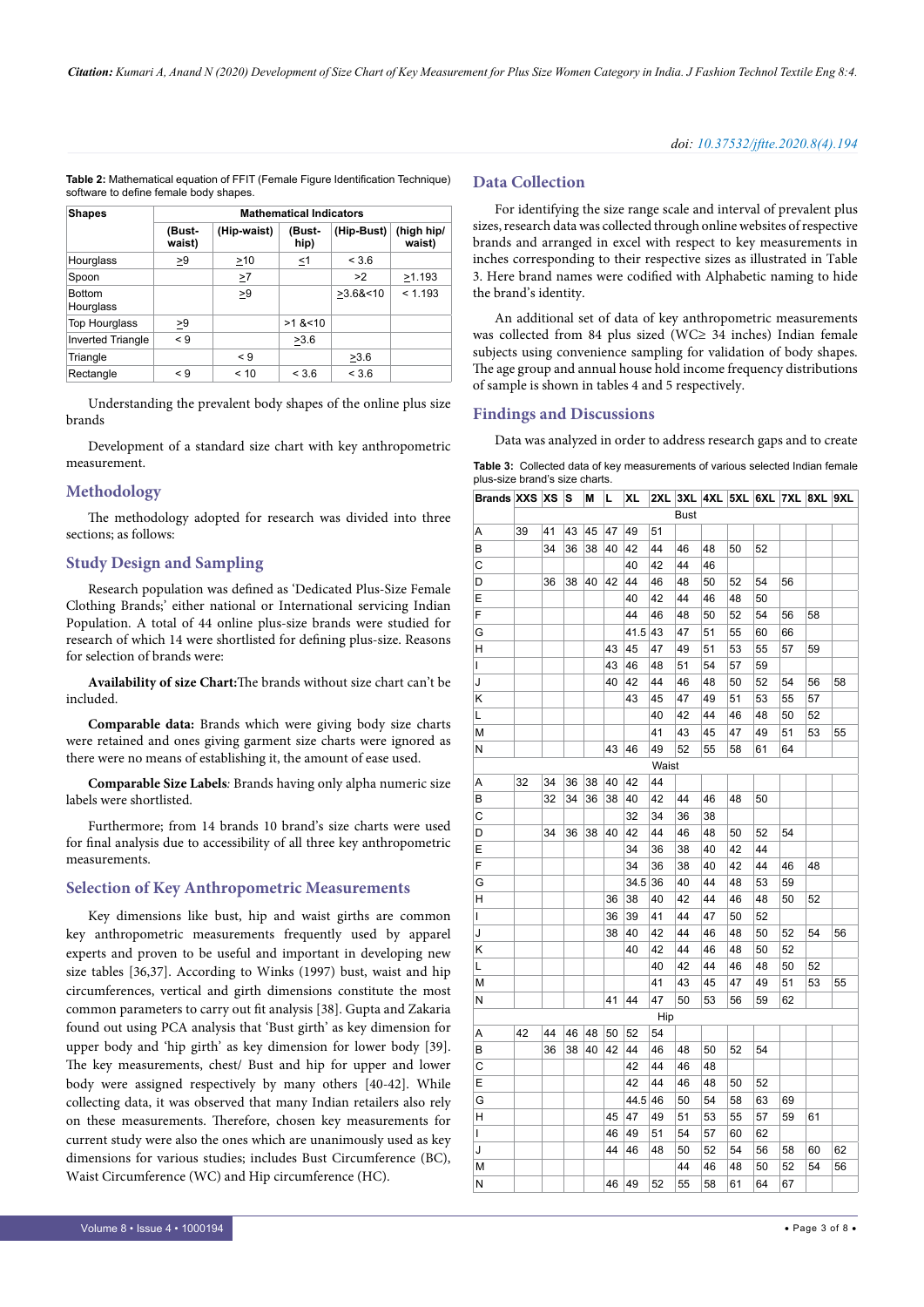#### *doi: 10.37532/jftte.2020.8(4).194*

**Table 4:** Frequency distribution of age group of selected 84 plus sized Indian female subjects.

| Level | Age group<br>(Years) | Count | Percentages |
|-------|----------------------|-------|-------------|
|       | 15-25                | 21    | 25          |
| 2     | 26-35                | 13    | 15          |
| 3     | 36-45                | 32    | 38          |
|       | 46-55                | 15    | 18          |
| 5     | 56-65                | 3     |             |
|       | Total                | 84    | 100         |

**Table 5:** Frequency distribution of annual house hold income of selected 84 plus sized Indian female subjects.

| Level | <b>Annual House hold</b><br>Income (Indian Rupees) | Count | Percentages |
|-------|----------------------------------------------------|-------|-------------|
|       | Below 5 lakhs                                      | 18    | 21          |
|       | 5-10 lakh                                          | 19    | 23          |
| 3     | 10-20 lakh                                         | 21    | 25          |
|       | Above 20 lakhs                                     | 26    | 31          |
|       | Total                                              | 84    | 100         |

**Table 6:** Determination of WC (Waist Circumference) cut-off for plus size in Indian context**.**

| <b>Class interval</b> | <b>Median value of class</b><br>interval | <b>Class frequency</b> |
|-----------------------|------------------------------------------|------------------------|
| [31, 33]              | 32                                       | 3                      |
| [33, 35)              | 34                                       |                        |
| [35, 37)              | 36                                       | 2                      |
| [37, 39)              | 38                                       |                        |
| [39, 41]              | 40                                       | 2                      |
| [41, 43]              | 42                                       | っ                      |

a new sizing system based on findings.

#### **Defining plus Size**

The first challenge was to decide benchmark anthropometric measurement, which can be useful to define the plus size. For this purpose, collected data was sorted in terms of waist circumference among various brands. Since waist is the smallest circumferential measurement among all three key measurements and the most prevalent among retailer's sizing charts. Staton too used WC to define the plus-size for USA population [27]. For this purpose, the central obesity WC cut-off (WC≥80 cm or round up 31inches and above) for Asian/Indian females was compared with brand's initial waist circumferences as highlighted with 'Italic font' in table 3. It was observed that entire lot of brand's initial WC were satisfying the waist circumference criteria of central obesity. In order to define WC cut-off for plus-size, a range of waist circumference starting from 31 inches (central obesity WC cut-off) and ending with 41inches (maximum WC value among brand's initial waist circumferences) with class interval of 2 inches (standard grade) was taken as demonstrated in table 6.

The median value of a class interval with highest class frequency (34) was taken as the plus-size WC cutoff. Hence the current study defines Indian female plus size as waist 34inches and above.

#### **Analysis of Brand's Plus-Size Charts**

Literature established that standard size labelling varies from retailer to retailer globally. Table 3 validates the same. If the analogy of brand A to C was observed; although their initial cut-off waist

measurement (32 inches) exactly same but the size labelling diverges from XXS to XL sizes. Analogous with the waist measurement of 34 inches, the brands lay under these criteria also ranges from XS to XL sizes. Moreover, an observation was evidence for varying other two key measurements with same WC. For instance; common size designation of WC 44 inches for brands I, J, K having different Bust and hip circumferences. Similar trends can be observed in terms of common bust and hip groups. Although the size designation and the anthropometric measurements among brands vary but some similarities do exist. It was observed that majority of brands synonymously falls within around a set of 16 to 18inches range for all three key measurements with a standard grade rule of 2 inches. Validity of the argument can observe through subtracting the starting and ending mode values of BC (56-40=16), WC (52-34=18), and HC (62-44=18) which covered most of the sizes of the brands. Hence it is evident that although there is disparity in size label and anthropometric measurements among size charts but follows similar range of anthropometric measurements. The analysis of brand's size charts found the need of 'Standardized Size Chart' and leads researcher to create a new one which can be derived from estimated range of key measurements.

#### **Body Shape Analysis**

The shape analysis was carried out on the basis of available three key measurements using FFIT mathematical equations as illustrated in table 2. As per literature; there are 9 shapes identified using FFIT with chronology of Hourglass, Spoon, Diamond, Bottom Hourglass, Top Hourglass, Oval, Inverted triangle, Triangle and Rectangle with the first shape with all requirements met being the identifier [27]. A total of five shapes: Hourglass, Top Hourglass, Inverted Triangle, Triangle and Rectangle shapes were identified for brands and remaining four shapes were omitted due to data limitation for this study. The shape analysis typically evaluates for various brands size charts and the kind of shapes adopted by these were shown in figure 1.

Unexpectedly, any of the plus-size brands was not following hourglass shape, which is considered the most popular shape among clothing manufacturers. 'Top Hourglass' and 'Inverted Triangle' shapes also not showed their presence. Figure 1 indicates that 50% of the brands were following 'Rectangle shape,' 10% of the brands were followed 'Triangle shape' and 40% of the brands were lies under 'No Specific Shape.' 'No Specific shape' was the accumulation of brands which did not follow any of the chosen shape criteria. The most adopted 'Rectangle' shape has symmetry with 'ASTM D6960/ D6960M-16e1 Straight (a standard Tables for Body Measurements for Plus Women's Figure type),' which is also rectangle shaped [27].

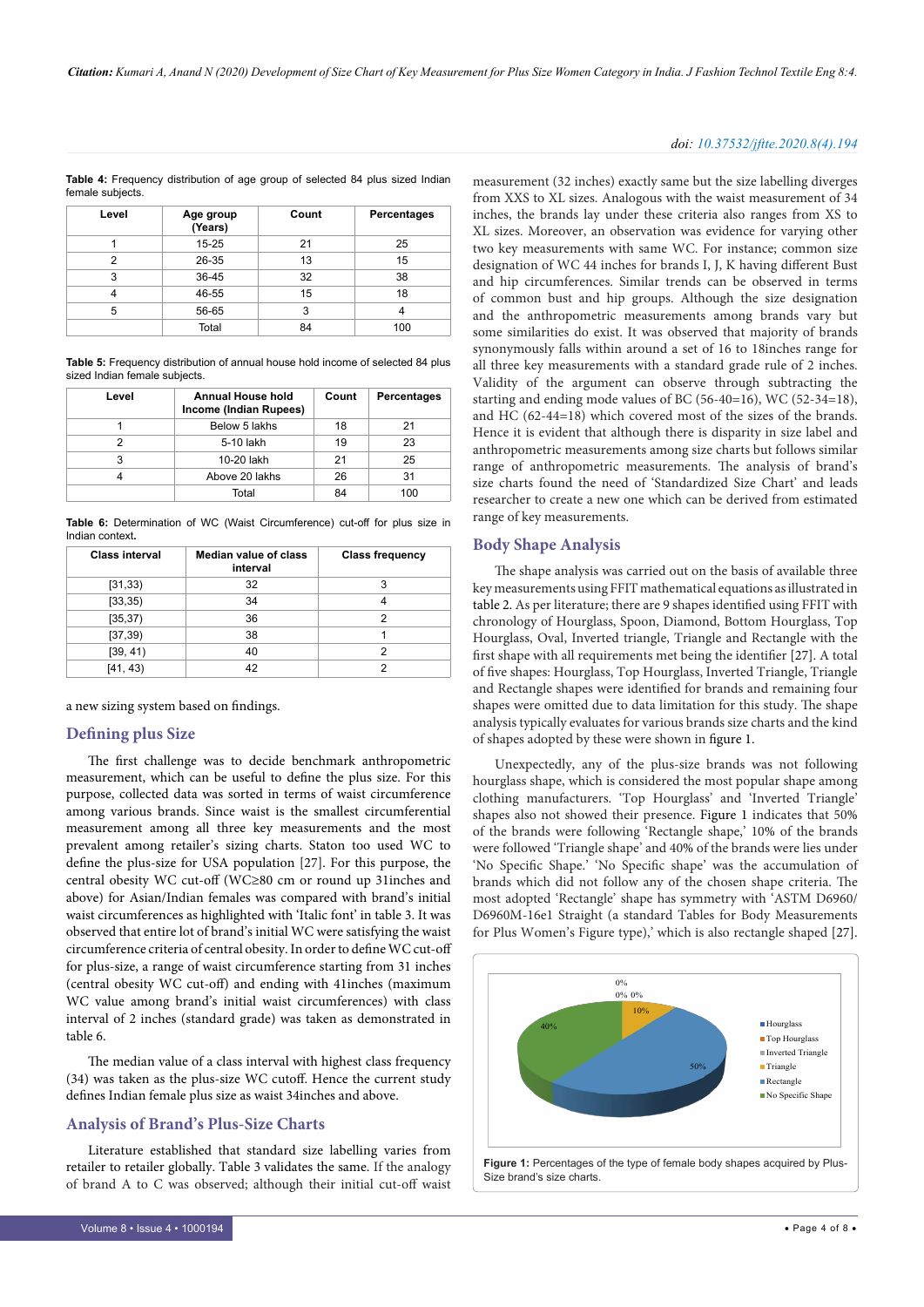*Citation: Kumari A, Anand N (2020) Development of Size Chart of Key Measurement for Plus Size Women Category in India. J Fashion Technol Textile Eng 8:4.*

#### *doi: 10.37532/jftte.2020.8(4).194*

| <b>Brand</b> | XS   | s    | M    |      | <b>XL</b> | 2XL  | 3XL  | 4XL  | 5XL  | 6XL  | 7XL  | 8XL  | 9XL  | <b>Shapes</b> |
|--------------|------|------|------|------|-----------|------|------|------|------|------|------|------|------|---------------|
| B            | 0.89 | 0.89 | 0.90 | 0.90 | 0.91      | 0.91 | 0.92 | 0.92 | 0.92 | 0.93 |      |      |      | Rectangle     |
| Ε            |      |      |      |      | 0.81      | 0.82 | 0.83 | 0.83 | 0.84 | 0.85 |      |      |      |               |
| H            |      |      |      | 0.80 | 0.81      | 0.82 | 0.82 | 0.83 | 0.84 | 0.84 | 0.85 | 0.85 |      |               |
| M            |      |      |      |      |           |      | 0.93 | 0.93 | 0.98 | 0.98 | 0.94 | 0.98 | 0.98 |               |
| N            |      |      |      | 0.89 | 0.90      | 0.90 | 0.91 | 0.91 | 0.92 | 0.92 | 0.93 |      |      |               |
| J            |      |      |      | 0.86 | 0.87      | 0.88 | 0.88 | 0.88 | 0.89 | 0.89 | 0.90 | 0.90 | 0.90 | Triangle      |
| C            |      |      |      |      | 0.76      | 0.77 | 0.78 | 0.79 |      |      |      |      |      | No Specific   |
| G            |      |      |      |      | 0.75      | 0.79 | 0.80 | 0.82 | 0.83 | 0.84 | 0.86 |      |      | Shape         |
|              |      |      |      | 0.78 | 0.80      | 0.80 | 0.81 | 0.82 | 0.83 | 0.84 |      |      |      |               |
| Α            | 0.77 | 0.78 | 0.79 | 0.80 | 0.81      | 0.81 |      |      |      |      |      |      |      |               |

**Table 7:** WHR (Waist-to-hip Ratio) values of various plus-size brand's size charts and their corresponding shapes acquired using FFIT software mathematical equations.



In order to gather further clarification about the shapes; 84 plus size women were measured and analyzed for 7 shapes out of total 9 shapes designed; as shown in figure 2.

Here, the figure 2 signified the 'Rectangle' shaped subjects are in majority with their 66% presence. Other shapes were also showed their occurrence likewise Inverted triangle, as second highest majority with 15% presence, 7% Triangle shaped subjects occur and the least identified Spoon shape with 2% availability. 'Hourglass,' 'Top Hourglass' do not show their presence here as well. 7% of plus size subjects didn't follow any of the shape criteria. These subjects might come in two omitted shapes 'Diamond' and 'Oval' due to lack of abdomen, stomach measurements which were essential to derive these shapes. Consequently, the data analysis and literature signify that the rectangle shape was the most popular and prevalent.

#### **Influence of Obesity**

Literature revealed various determinants of obesity, but the current study restricted to analyze using WC and WHR. BMI was omitted due lack of weight and height measurements. As per WHO norms, WC and WHR cut-off values were 80 cm, 0.80 respectively which applies to Asian females. From literature the central obesity defined with cut off value for WHR≥0.80 for Indian females [16]. In context to WC; all brands start their plus size range with 32 inches or above; which surpasses the obesity rule of 80cm and above cut-off as refereed from table 3. Another important aspect was WHR; various brand's WHR values and corresponding shapes attained demonstrated in Table 7:

Here in Table 7, the values highlighted with 'bold Italic font' were not following the WHR cut-off. It was observed that the brands following rectangle and triangle shapes are the ones which are clearly following the WHR cut-off 0.80. But in case of the brands which were not falling any of the shape category (No specific shape) were not following WHR cut-off for some of their initial waist measurements. Primary data was also synthesized against WHR cut-off; the analogous trend was followed as adopted by brands. 'Rectangle,' 'Triangle' and 'Inverted triangle,' shaped figures were following WHR cut-off. But Spoon, Bottom Hourglass and the subjects with 'No specific shape' were not following the WHR cut-off. Since in both brands and primary data established that Rectangle and Triangle shapes following cut-off of WHR. Here it's important to mention that for current study the plus sized (WC≥34 inches) rectangle and triangle shaped brands and subjects were following WHR cut-off, but if the extreme values of mathematical indicators of shapes were taken (refer table 2) then it was observed that for WC≥40 inches and WC≥36 inches will always follow the WHR cutoff in case of Rectangle and Triangle shapes respectively. Therefore, it's recommended that, to correlate body shapes with WHR; needs further extensive research with a larger sampling frame. But for current study, it's been identified that Rectangle and Triangle shaped brands, plus-size subjects were following standard WHR cut-off.

#### **Development of Sizing System**

The idea of creating a new sizing system generated after locating the shared anthropometric range of measurements of three key determinants of brand's size charts. The shape analysis also shows that 'Rectangle' shape is the most prevalent among brands throughout the sample. The measurements of all Rectangle shaped brands were used to create a new sizing system. The waist used as key determinant to decide the size range of the sizing system. The lower value of WC for sizing system was 34 inches (plus-size cut-off) and the top of the scale was calculated through averaging of ending WC values of rectangle shaped brand's size charts i.e. (50+46+52+55+62)/5=53 inches. The other two measurements Bust and Hip were determined by statistically analysis of the data corresponding to predefined waist range. Staton created sizing system by doing shape analysis of SizeUSA data for plus size female subjects. The author designate waist circumference as key determinant and the mean values of bust, hip measurements were taken; which were grouped with respect to predefined range of waist circumference corresponding to the most prevalent shaped occurred 'Rectangle' and 'Spoon' [27].

Rectangle shaped brand's (B, E, H, M, and N) bust and hip measurements were taken to create the rectangle sizing system. The mean values of BC, HC were calculated within the predefined group of waist measurement. For instance, the mean of BC, HC were calculated as 38, 40 inches respectively with respect to WC grouped from 34-35 inches. An average value of interval of WC was taken to allocate waist in the sizing system. For example, a group of WCs 34- 35 was taken as 34.5 inches. The grade intervals between averages of (BC) and (HC) values were calculated by subtracting two consecutive measurements as demonstrated in example (Ex.) in table 8. It was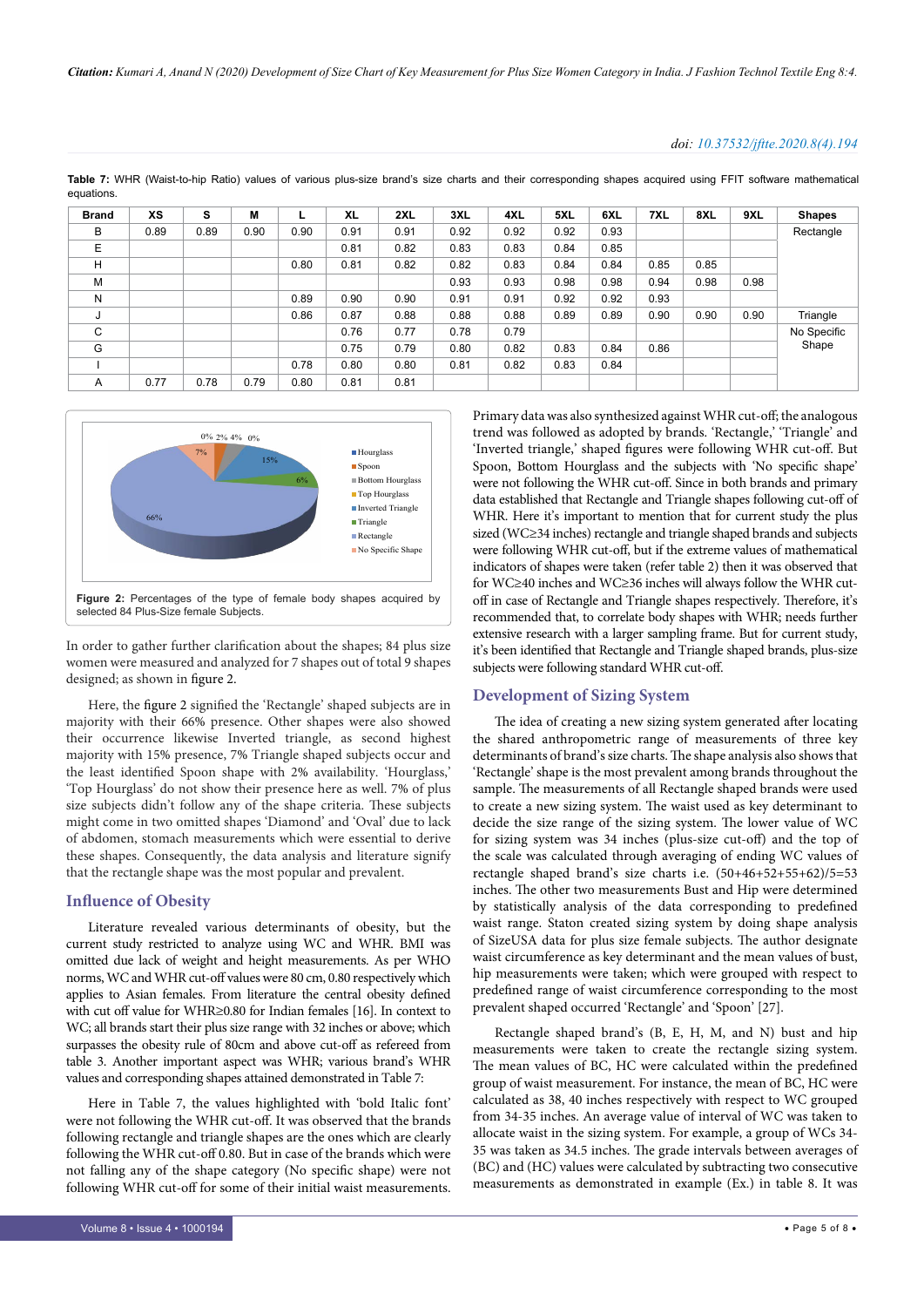#### *doi: 10.37532/jftte.2020.8(4).194*

observed that the grade intervals values were too random and low; not to practically feasible for grading of ready-to-wear. For instance; difference between the two consecutive mean values of the measurements comes out to be less than an inch; as demonstrated in table 8 with italic red font. Proportional grading, increasing the pattern proportionally in height and width, has been the standard method of grading in the apparel industry for decades [43,44]. Therefore, a method was devised to find out grade rule for development of sizing chart. In order to serve the purpose, the calculated grade intervals were divided into 2 groups: a) grade interval value<2 inches (standard grade) b) grade interval value≥2 inches. The groups of grade intervals were shown in table 8 using curly brackets (}). Later the mean of these grade interval groups was calculated and taken as grade rule to designate sizes. These mean values of grade interval groups are shown in table 8 with bold font; as demonstrated below:

The rectangle shape-based sizing system was developed using predefined WC ranges from 34-53 inches with standard grade of 2 inches as illustrated in table 9. The bust and hip measurements were

calculated using newly designed grade rule mentioned in table 8. The alphanumeric (L to 9XL) size labelling was used; which usually familiar to consumers as well retailers in India.

By refereeing table 9, it's confirmed that size chart follows nonproportional grading. The different sizing system used by fashion retailers, nevertheless, almost all is based on myth that humans have mathematically proportional bodies with reference to ideal shape and grow in proportional ways [11]. Boorady elaborated on linear grading in plus-size via comments of three interviewees, which are well known faces in plus-size garment sector. The experts commented on plus-size grading as 'Standard, proportional grading not happening anymore in plus-size.' Another interviewee with more than 25 years of experience in plus-size apparels stated: 'We implemented our own grading and used customer feedback to tweak it and make it work.' [45]. Numerous other studies also revealed inaccuracies of proportional grading [43,44]. Subsequently, the Rectangle shape analysis and WHR were carried out for newly developed sizing system as demonstrated in table 10.

| Average (BC)<br>values | Grade interval between average (BC)<br>Average of (WC)<br>range |                     |                                      |                       | Average (HC)<br>values | Grade interval between average (HC)         |  |  |  |
|------------------------|-----------------------------------------------------------------|---------------------|--------------------------------------|-----------------------|------------------------|---------------------------------------------|--|--|--|
| 38                     | N/A                                                             |                     |                                      | Ex. $34+35/2=34.5$ 40 |                        | N/A                                         |  |  |  |
| 41                     |                                                                 | $Ex. (41-38) = 3 -$ |                                      | 36.5                  | 43                     | $Ex. (43-40) = 3 -$                         |  |  |  |
| 43                     | 2                                                               |                     | $\Gamma$ Mean = 2.5                  | 38.5                  | 45                     | ੈ Mean= 2.5<br>2                            |  |  |  |
| 43.8                   | 0.8                                                             |                     |                                      | 40.5                  | 46.75                  | 1.75                                        |  |  |  |
| 46                     | $ 2.2 \rightarrow $                                             |                     | (Excluded due to exceeding 2 inches) | 42.5                  | 47                     | 0.25                                        |  |  |  |
| 47.6                   | 1.6                                                             |                     | Mean=1.45 or (approx.) = $1.5$       | 44.5                  | 47.75                  | 0.75<br>- Mean= 1.3 or (approx.) <b>1.5</b> |  |  |  |
| 49.25                  | 1.65                                                            |                     |                                      | 46.5                  | 49.6                   | 1.85                                        |  |  |  |
| 51                     |                                                                 | لـ 1.75             |                                      | 48.5                  | 51.25                  | 1.65                                        |  |  |  |
| 53                     | 2                                                               |                     |                                      | 50.5                  | 55                     | 3.75                                        |  |  |  |
| 55.7                   | 2.7                                                             |                     | Mean=2.35 or (approx.) 2.5           | 52.5                  | 57.67                  | Mean= $3.2$ (approx.) 3<br>2.67             |  |  |  |

| <b>Bust Circumference</b> | <b>Waist Circumference</b> | <b>Hip Circumference</b>                                                                    |  |  |  |  |  |  |  |  |  |
|---------------------------|----------------------------|---------------------------------------------------------------------------------------------|--|--|--|--|--|--|--|--|--|
| (2.5)                     | (2)                        | (2.5)                                                                                       |  |  |  |  |  |  |  |  |  |
| 38                        | 34.5                       | 40                                                                                          |  |  |  |  |  |  |  |  |  |
| 40.5                      | 36.5                       | 42.5                                                                                        |  |  |  |  |  |  |  |  |  |
| 43                        | 38.5                       | 45                                                                                          |  |  |  |  |  |  |  |  |  |
| (1.5)                     | (2)                        | (1.5)                                                                                       |  |  |  |  |  |  |  |  |  |
| 44.5                      | 40.5                       | 46.5                                                                                        |  |  |  |  |  |  |  |  |  |
| 46                        | 42.5                       | 48.0                                                                                        |  |  |  |  |  |  |  |  |  |
| 47.5                      | 44.5                       | 49.5                                                                                        |  |  |  |  |  |  |  |  |  |
| 49.0                      | 46.5                       | 51.0                                                                                        |  |  |  |  |  |  |  |  |  |
| 50.5                      | 48.5                       | 52.5                                                                                        |  |  |  |  |  |  |  |  |  |
| (2.5)                     | (2)                        | (3)                                                                                         |  |  |  |  |  |  |  |  |  |
| 53.0                      | 50.5                       | 55.5                                                                                        |  |  |  |  |  |  |  |  |  |
| 55.5                      | 52.5                       | 58.5                                                                                        |  |  |  |  |  |  |  |  |  |
|                           |                            | <b>Table 3.</b> The Will developed includingle Unaped Olzhing Oystem for plus-size females. |  |  |  |  |  |  |  |  |  |

#### **Table 9:** Newly developed Rectangle Shaped Sizing System for plus-size females.

**Table 10:** Shape analysis and WHR (Waist-to-hip ratio) of newly developed Rectangle Sizing Chart.

|                      | <b>Rectangle Sizing System</b> |           |      | <b>Mathematical Indicators of Rectangle Shape</b> |                    |                 |                    |      |  |  |
|----------------------|--------------------------------|-----------|------|---------------------------------------------------|--------------------|-----------------|--------------------|------|--|--|
| <b>Size Category</b> | ВC                             | <b>WC</b> | НC   | $(hip-bust) < 3.6$                                | (bust-hip) $<$ 3.6 | (bust-waist) <9 | (hip-waist) $<$ 10 |      |  |  |
|                      | 38                             | 34.5      | 40   | $\overline{2}$                                    | $-2$               | 3.5             | 5.5                | 0.86 |  |  |
| XL                   | 40.5                           | 36.5      | 42.5 | 2                                                 | $-2$               | 4               | 6                  | 0.86 |  |  |
| 2XL                  | 43                             | 38.5      | 45   | $\overline{2}$                                    | $-2$               | 4.5             | 6.5                | 0.86 |  |  |
| 3XL                  | 44.5                           | 40.5      | 46.5 | $\overline{2}$                                    | $-2$               | 4               | 6                  | 0.87 |  |  |
| 4XL                  | 46                             | 42.5      | 48   | $\overline{2}$                                    | $-2$               | 3.5             | 5.5                | 0.89 |  |  |
| 5XL                  | 47.5                           | 44.5      | 49.5 | 2                                                 | $-2$               | 3               | 5                  | 0.90 |  |  |
| 6XL                  | 49                             | 46.5      | 51   | $\overline{2}$                                    | $-2$               | 2.5             | 4.5                | 0.91 |  |  |
| 7XL                  | 50.5                           | 48.5      | 52.5 | 2                                                 | $-2$               | 2               | 4                  | 0.92 |  |  |
| 8XL                  | 53                             | 50.5      | 55.5 | 2.5                                               | $-2.5$             | 2.5             | 5                  | 0.91 |  |  |
| 9XL                  | 55.5                           | 52.5      | 58.5 | 3                                                 | $-3$               | 3               | 6                  | 0.90 |  |  |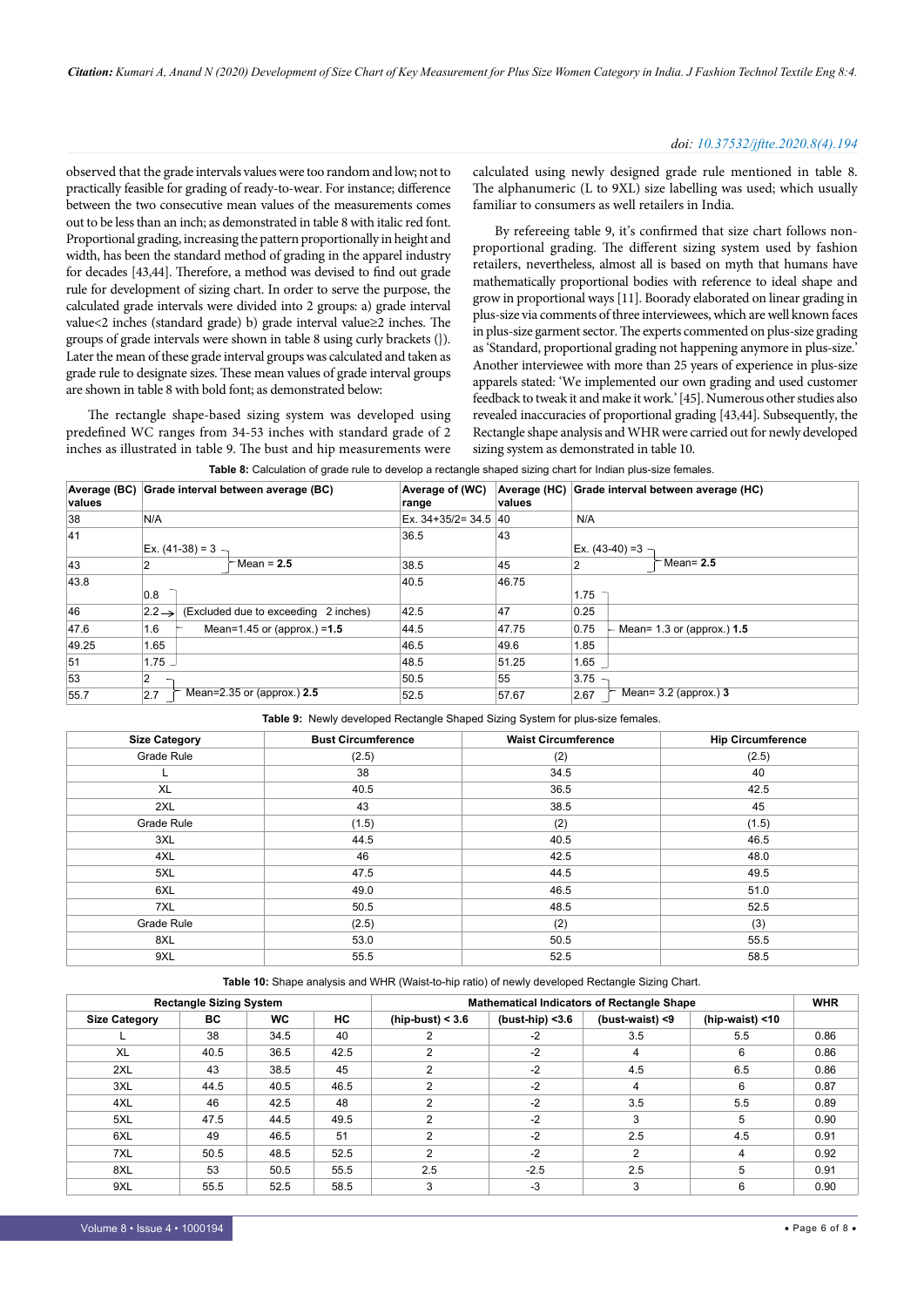*Citation: Kumari A, Anand N (2020) Development of Size Chart of Key Measurement for Plus Size Women Category in India. J Fashion Technol Textile Eng 8:4.*

#### *doi: 10.37532/jftte.2020.8(4).194*

The analysis confirmed that the newly developed sizing system follows all four criterions of 'Rectangle' shape and standard WHR cut-off. The chart can address the immediate need of 'Standardization' and can be a useful tool for plus-size pattern drafting.

#### **Conclusion**

The need of standardization of plus size in Indian context will be the pathway to develop separate standards for plus-size females. To initiate the process, Brand's sizing chart were selected and three key determinants bust, waist and hip circumferences were placed corresponding to their size labels. It was observed that there was disparity in size labels and respective anthropometric measurements but interestingly majority of brands synonymously falls within around a set of 16 to 18 inches of range for all three key measurements with a standard grade rule of 2 inches. Defining plus size was the biggest challenge due to unavailability of any standards to define it for Indian context. Waist circumference 34 inches or above was decided as the key determinant of plus-size. Shape analysis for all chosen brands was done using mathematical equations designed for FFIT using Microsoft excel. The shape analysis was based on 5 selected shapes those were 'Hourglass,' 'Top Hourglass,' 'Inverted Triangle,' 'Triangle,' 'Rectangle' for brands size charts and in addition to 2 more shapes 'Spoon' and 'Bottom Hourglass' for 84 Indian plussize female subjects. The shape analysis resulted that 'Rectangle' shape was most prevalent and adopted body shape. A correlation also tried to search between plus-size and obesity through WHR and female body shapes. The Rectangle, Triangle shapes follows the WHR cut-off from all chosen shapes. Accumulating the whole brand's size-chart analysis; a new rectangle shaped sizing system was designed to cater the immediate need of Indian retailers and consumers.

#### **Limitations**

The study was solely based on online available data of Indian plussize brands. Research also limits itself within 3 key anthropometric measurements which further limit the shape analysis within 5 to 7 shapes. The newly developed size chart caters preferably 'Rectangle' shaped population.

#### **Suggestions for Future Research**

In future, the current study can be extended by doing real time survey of Indian plus-size female to develop standardized size chart. The extensive data collection can lead to measure abdomen, stomach measurements which are the base for Oval and diamond shapes which might be leading shapes in this category. Large sample size will also be led to correlate Plus-Size, obesity and female body shapes to define plus-size universally. An accurate, updated new sizing system can also be developed which cumulatively be used by Indian retailers.

#### **References**

- 1. [Rao BG \(2016\) "Of Size and Suitability](http://www.bindugopalrao.com/wp-content/uploads/2016/09/Plus-size.pdf)
- 2. Credence Research (2018) "Plus Size Women's Clothing Market Size, Share and Forecast To 2026.
- 3. [Rao N \(2017\) "Fashion for plus-size people turned into big business now](https://www.financialexpress.com/lifestyle/fashion-for-plus-size-people-turned-into-big-business-now/755388/)  [The Financial Express."](https://www.financialexpress.com/lifestyle/fashion-for-plus-size-people-turned-into-big-business-now/755388/)
- 4. Meharda B, Sharma SK, Singhal G, Kumar LD (2017) Overweight and obesity: a rising problem in India. Int. J Community Med Public Heal. 4:4548.
- 5. [Otieno R, Harrow C, Lea-Greenwood G \(2005\) The unhappy shopper, a](https://www.emerald.com/insight/content/doi/10.1108/09590550510593220/full/html)  [retail experience: Exploring fashion, fit and affordability. Int. J. Retail Distrib.](https://www.emerald.com/insight/content/doi/10.1108/09590550510593220/full/html)  [Manag. 33:298-309.](https://www.emerald.com/insight/content/doi/10.1108/09590550510593220/full/html)
- 6. Leslie DB, Kathy K, Mullet NOB (2011) The Business of Fashion: Designing,

Manufacturing and Marketing: Leslie Davis Burns: Fairchild Books. New York: Fairchild Books. 4th ed.

- 7. [Anand N \(2016\) "Tech Exchange Size Matters National Sizing Survey of](https://www.researchgate.net/publication/307898495_Tech_Exchange_Size_Matters_-_National_Sizing_Survey_of_India_Dec2011)  [India Dec2011."](https://www.researchgate.net/publication/307898495_Tech_Exchange_Size_Matters_-_National_Sizing_Survey_of_India_Dec2011)
- 8. Gill S, Brownbridge K (2013) The myth of standard size. Beauty 3 Confpp. 1-14.
- 9. [Dunn SC \(2016\) Women's Plus-Size Apparel: Assessment of Clothing Size](http://www.dissertations.wsu.edu/Thesis/Spring2016/S_Dunn_060116.pdf)  [Charts among National Retail Federation's 2015 Top 100 US Retailers.](http://www.dissertations.wsu.edu/Thesis/Spring2016/S_Dunn_060116.pdf)  [Washington State University.](http://www.dissertations.wsu.edu/Thesis/Spring2016/S_Dunn_060116.pdf)
- 10. Baczek M (2013) "Analysis of the contemporary problem of garment sizes," in the 7th Textile Science 2013 conference, Sep. 2011, 1-8.
- 11. [Simmons K, Istook CL, Devarajan P \(2004\) Female Figure Identification](http://citeseerx.ist.psu.edu/viewdoc/download?doi=10.1.1.200.7907&rep=rep1&type=pdf)  [Technique \(FFIT\) for apparel part I: Describing female shapes. J. Text.](http://citeseerx.ist.psu.edu/viewdoc/download?doi=10.1.1.200.7907&rep=rep1&type=pdf)  [Apparel, Technol. Manag. 4.](http://citeseerx.ist.psu.edu/viewdoc/download?doi=10.1.1.200.7907&rep=rep1&type=pdf)
- 12. [Alexander M, Pisut GR, Ivanescu A \(2012\) Investigating women's plus-size](https://doi.org/10.1080/17543266.2011.589083)  [body measurements and hip shape variation based on SizeUSA data. Int. J.](https://doi.org/10.1080/17543266.2011.589083)  [Fash. Des. Technol. Educ 5:3-12.](https://doi.org/10.1080/17543266.2011.589083)
- 13. ASTM International ASTM International, "ASTM D6960 / D6960M-16e1 (2016) Standard Tables for Body Measurements for Plus Women's Figure Type, Size Range 14W – 40W," West Conshohocken, 2016.
- 14. [Romeo LD \(2013\) Exploration of plus-size female teens' apparel fit and sizing](https://lib.dr.iastate.edu/cgi/viewcontent.cgi?article=4497&context=etd)  [in the United States. Iowa State University.](https://lib.dr.iastate.edu/cgi/viewcontent.cgi?article=4497&context=etd)
- 15. Singh G (2012) Determination of Cutoff Score for a Diagnostic Test. Internet J. Lab. Med. 2:1-4.
- 16. Reddy KS, Prabhakaran D, Shah P, Shah B (2002) Differences in body mass index and waist: Hip ratios in North Indian rural and urban populations. Obes. Rev. 3:197-202.
- 17. WHO (2004) Appropriate body-mass index for Asian populations and its implications for policy and intervention strategies: Report of a WHO Expert consultation
- 18. World Health Organization (2008) Waist Circumference and Waist-Hip Ratio. Rep. a WHO Expert Consult.
- 19. [Lean MEJ, Han TS, Morrison CE \(1995\) Waist circumference as a measure](https://doi.org/10.1136/bmj.311.6998.158)  [for indicating need for weight management. Bmj. 311:158.](https://doi.org/10.1136/bmj.311.6998.158)
- 20. Gupta R, Rastogi P, Sarna M, Gupta VP, Sharma SK, et al. (2007) Body-mass index, waist-size, waist-hip ratio and cardiovascular risk factors in urban subjects. J. Assoc. Physicians India. 55:621–27.
- 21. Bajaj HS, Pereira MA, Anjana RM, Deepa R, Mohan V, et al. (2014) Comparison of relative waist circumference between Asian Indian and US adults. J. Obes.
- 22. [Lear SA, James PT, Ko GT, Kumanyika S \(2010\) "Appropriateness of waist](DOIhttps://doi.org/10.1038/ejcn.2009.70)  [circumference and waist-to-hip ratio cutoffs for different ethnic groups,"](DOIhttps://doi.org/10.1038/ejcn.2009.70)  [European Journal of Clinical Nutrition 64:42-61.](DOIhttps://doi.org/10.1038/ejcn.2009.70)
- 23. [Snehalatha C, Viswanathan V, Ramachandran A \(2003\) Cutoff values for](https://doi.org/10.2337/diacare.26.5.1380)  [normal anthropometric variables in Asian Indian adults. Diabetes Care.](https://doi.org/10.2337/diacare.26.5.1380)  [26:1380 -84.](https://doi.org/10.2337/diacare.26.5.1380)
- 24. [Derby CA, Zilber S, Brambilla D, Morales KH, McKinlay JB \(2006\) Body mass](https://onlinelibrary.wiley.com/doi/abs/10.1111/j.1365-2265.2006.02560.x)  [index, waist circumference and waist to hip ratio and change in sex steroid](https://onlinelibrary.wiley.com/doi/abs/10.1111/j.1365-2265.2006.02560.x)  [hormones: The Massachusetts Male Ageing Study. Clin. Endocrinol. \(Oxf\).](https://onlinelibrary.wiley.com/doi/abs/10.1111/j.1365-2265.2006.02560.x)  [65:125-31.](https://onlinelibrary.wiley.com/doi/abs/10.1111/j.1365-2265.2006.02560.x)
- 25. Cambridge. PLUS SIZE | meaning in the Cambridge English Dictionary.
- 26. [Chun J \(2012\) Men's and women's body types in the global garment sizing](https://www.koreascience.or.kr/article/JAKO201205061578190.page)  [systems. Res. J Costume Cult. 20:923-36.](https://www.koreascience.or.kr/article/JAKO201205061578190.page)
- 27. [Staton S \(2019\) Analysis of Body Shapes & Fit in Plus-Size Women using](https://repository.lib.ncsu.edu/bitstream/handle/1840.20/36417/etd.pdf?sequence=1&isAllowed=y)  [SizeUSA Data. North Carolina State University.](https://repository.lib.ncsu.edu/bitstream/handle/1840.20/36417/etd.pdf?sequence=1&isAllowed=y)
- 28. [Chowdhary U,Beale NV \(1988\) "Plus-Size Women's Clothing Interest,](https://journals.sagepub.com/doi/abs/10.2466/pms.1988.66.3.783)  [Satisfactions and Dissatisfactions with Ready-to-Wear Apparel," Percept.](https://journals.sagepub.com/doi/abs/10.2466/pms.1988.66.3.783)  [Mot. Skills, 66:783 -788](https://journals.sagepub.com/doi/abs/10.2466/pms.1988.66.3.783).
- 29. [Kind K O,Hathcote J M \(2000\) "Speciality-size college females: Satisfaction](https://www.emerald.com/insight/content/doi/10.1108/eb022599/full/html)  [with retail outlets and apparel fit," J. Fash. Mark. Manag., 4:315-324.](https://www.emerald.com/insight/content/doi/10.1108/eb022599/full/html)
- 30. [Hu FB \(2003\) Overweight and obesity in women: Health risks and](DOI: 10.1089/154099903321576565)  [consequences. Journal of Women's Health, 12: 163–172.](DOI: 10.1089/154099903321576565)